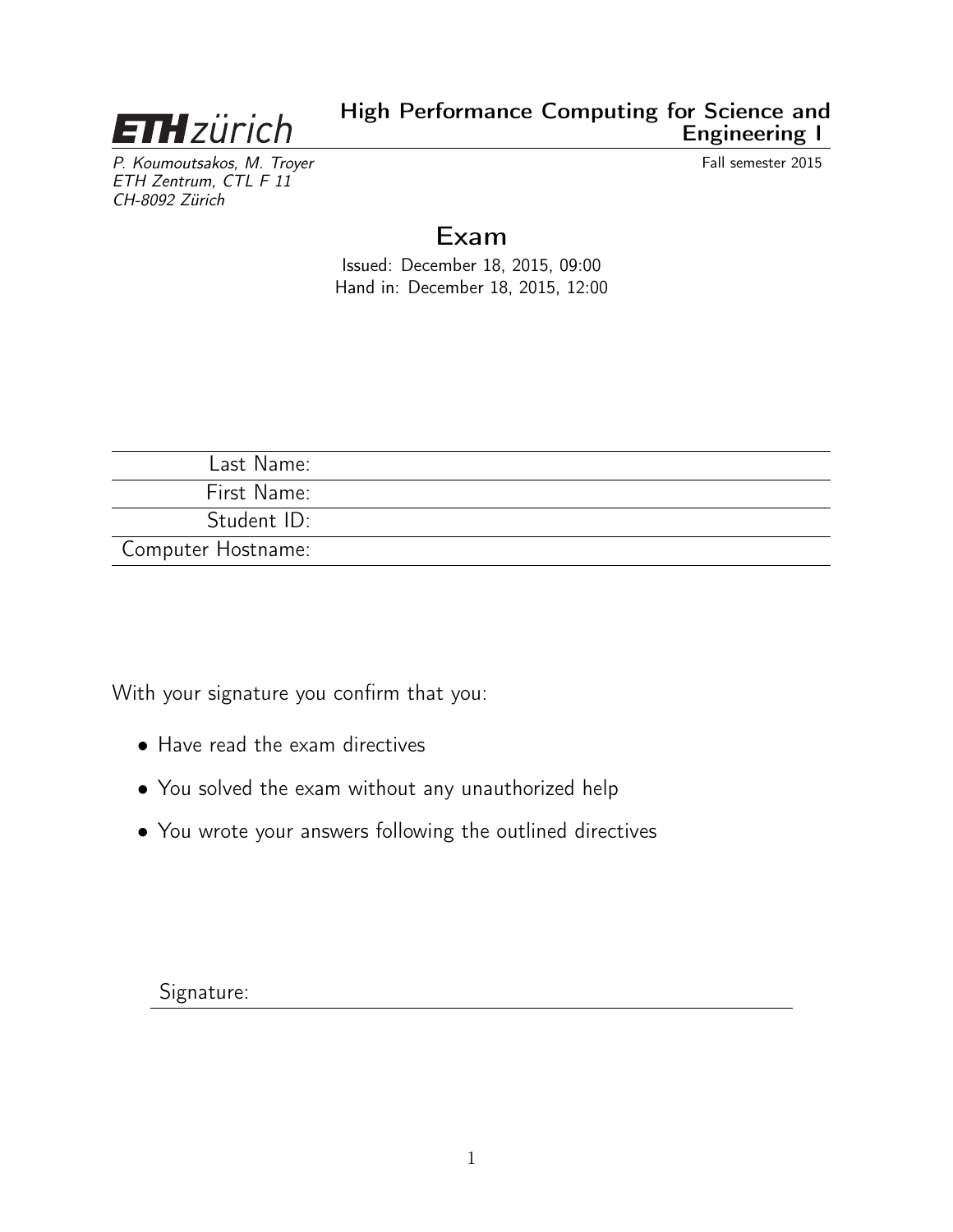# Grading table

| Question   | Maximum score | Score | TA <sub>1</sub> | TA <sub>2</sub> |
|------------|---------------|-------|-----------------|-----------------|
| Question 1 | 15            |       |                 |                 |
| Question 2 | 20            |       |                 |                 |
| Question 3 | 25            |       |                 |                 |
| Question 4 | 20            |       |                 |                 |
| Question 5 | 20            |       |                 |                 |
| Question 6 | 25            |       |                 |                 |
| Coding 1   | 35            |       |                 |                 |
| Coding 2   | 25            |       |                 |                 |
| Coding 3   | 25            |       |                 |                 |
| Total:     | 210           |       |                 |                 |

A perfect score is 180 points (out of 210 available).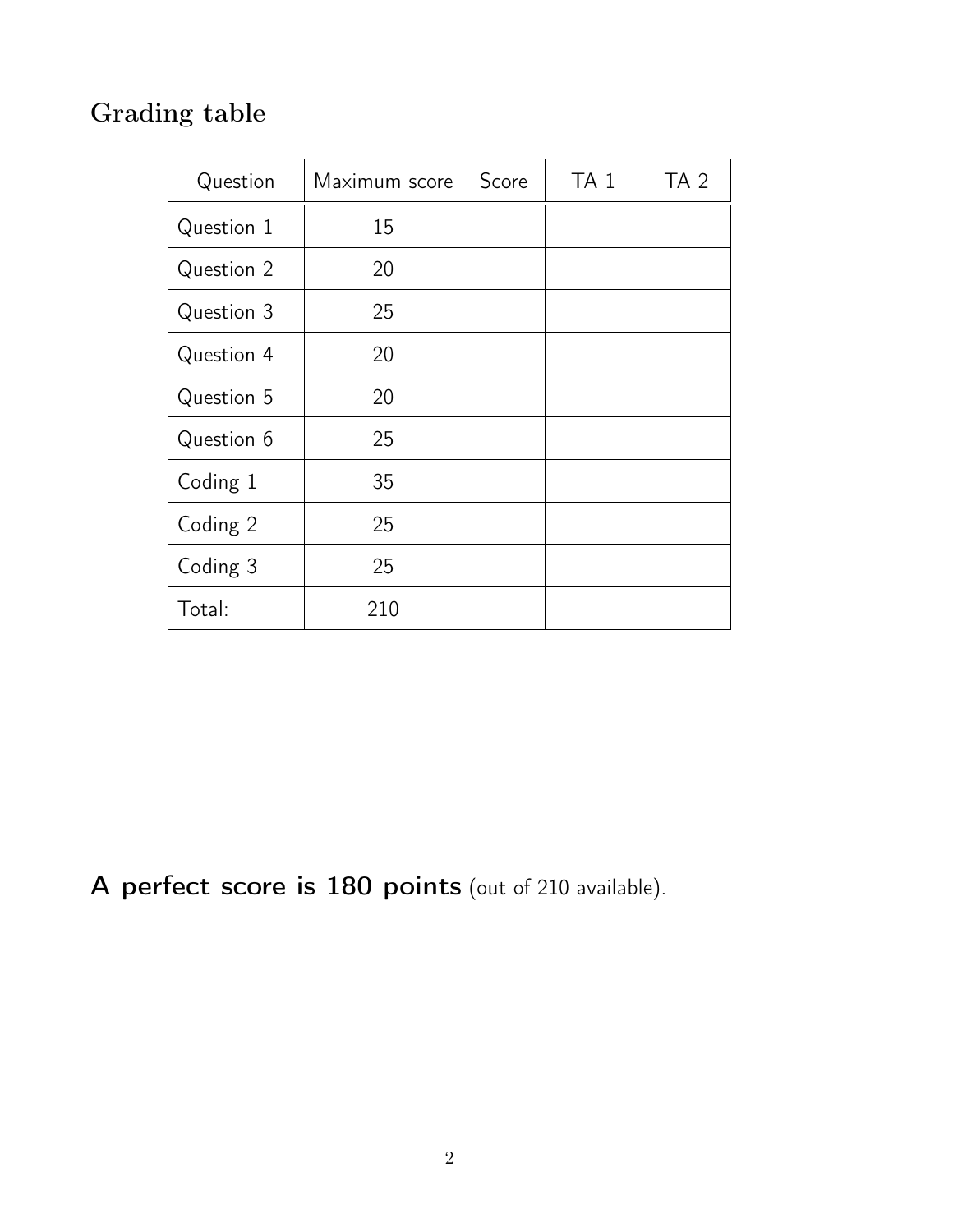#### Question 1: Monte Carlo Methods (15 points)

At a fixed temperature  $T$  the expectation value of a physical observable  $A$  can be calculated as a sum over all configurations  $c$ :

$$
\langle A \rangle = \frac{1}{Z} \sum_{c} A(\{\vec{x}_i\}_c) \,\omega(\{\vec{x}_i\}_c),\tag{1}
$$

with the Boltzmann weight

$$
\omega(\{\vec{x}_i\}_c) = \exp\left(-E(\{\vec{x}_i\}_c)/k_B T\right) \tag{2}
$$

where  $E(\{\vec{x}_i\}_c)$  is the energy of the system in the configuration  $\{\vec{x}_i\}_c$ . . The normalization factor is the partition function defined as  $Z = \sum_c \omega(\{\vec{x}_i\}_c)$ .

- a) Why, in this case, is the Markov Chain Monte Carlo algorithm improving the calculation of  $\langle A \rangle$  compared to simple Monte Carlo sampling?
- b) In the Metropolis algorithm the probability to move from one configuration to another is  $W_{a,b} = A_{a,b}P_{a,b}$ , where  $A_{a,b}$  is the a-priori proposal probability and  $P_{a,b}$  is the a-posteriori acceptance probability. In the lecture we have seen that the acceptance probability is given by

$$
P_{a,b} = \min\left[1, R_{a,b}\right] \quad \text{where} \quad R_{a,b} = \frac{\omega(\{\vec{x}_i\}_b)A_{b,a}}{\omega(\{\vec{x}_i\}_a)A_{a,b}} \tag{3}
$$

But there are different choices for the acceptance probability, such as the heat bath method.

$$
P_{a,b} = \frac{R_{a,b}}{1 + R_{a,b}}
$$
\n<sup>(4)</sup>

Assuming  $A_{a,b} = A_{b,a}$ , prove the detailed balance condition for the heat bath method.

c) To integrate the function  $\mathbb{R}^3 \to \mathbb{R}$  :  $f(\vec{x}) = \|\vec{x}\| \cdot e^{-\frac{\|\vec{x}\|^2}{2}}$  we perform a Monte Carlo integration by randomly drawing  $M$  independent points  $\vec{x}_i \in [0,L]^3$  for  $i=1,\ldots,M$ .

Write an equation for the expectation value of the estimator of  $I = \int \!\!\int \!\!\int_0^L d^3\vec x\, f(\vec x)$ and one for the expectation value of the estimatior of the error  $\Delta I$  as a function of M, L and the random samples  $\vec{x}_i$  only.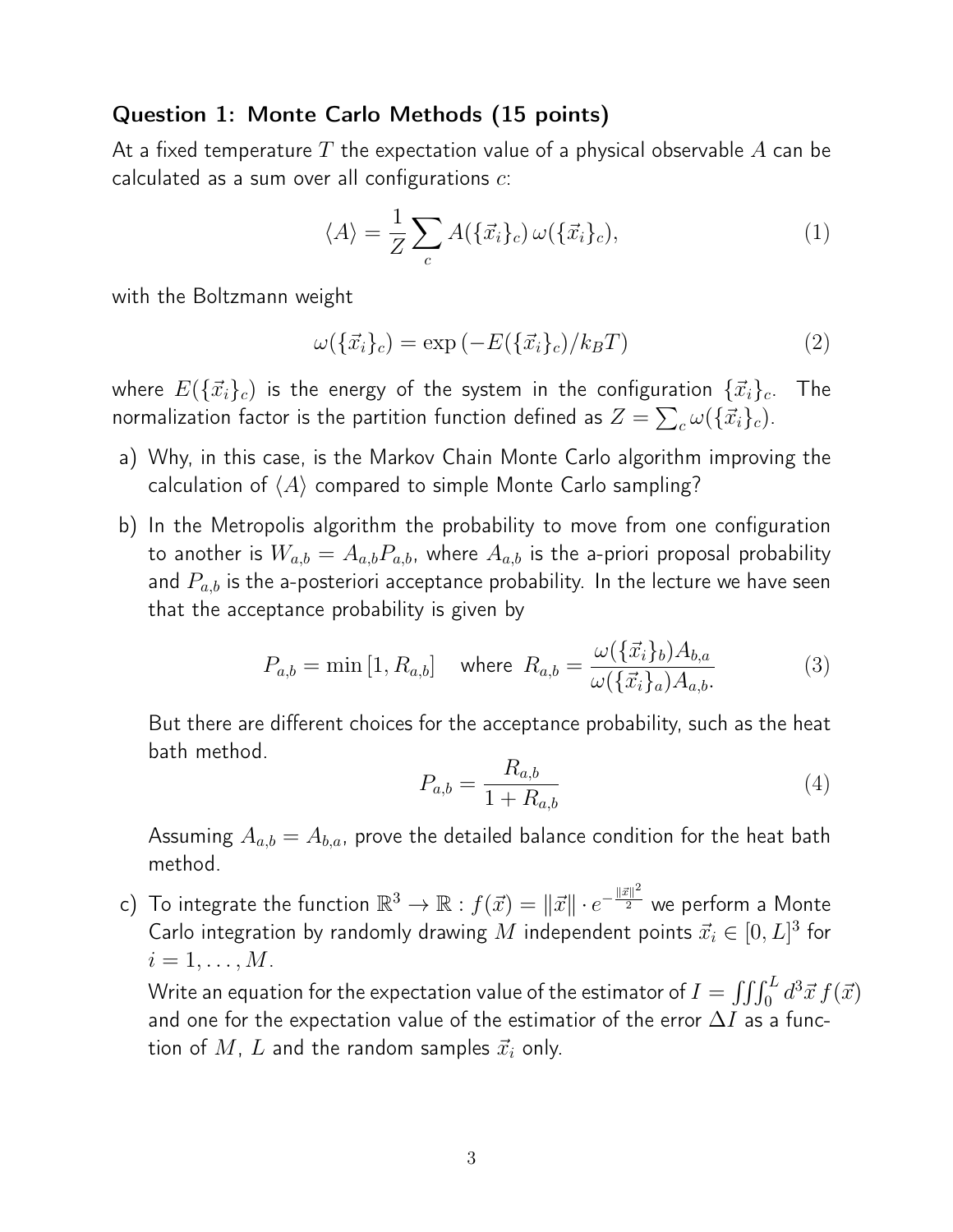#### Question 2: Von Neumann Stability Analysis (20 points)

Given the 1D advection equation

$$
\frac{\partial u}{\partial t} + C \frac{\partial u}{\partial x} = 0,\t\t(5)
$$

where  $C$  is a constant propagation speed, we want to use the Lax-Friedrichs finite difference scheme,

$$
\frac{u_j^{n+1} - \frac{1}{2}(u_{j+1}^n + u_{j-1}^n)}{\delta t} + C \frac{u_{j+1}^n - u_{j-1}^n}{2\delta x} = 0,\tag{6}
$$

to solve it numerically on a equidistant grid, where  $\delta x = x_{j+1} - x_j$  is the grid spacing and  $\delta t = t^{n+1} - t^n$  is the time step.

Under what conditions is this method stable?

Perform a von Neumann stability analysis and derive a stability condition on  $\delta t$ . Hints:

•  $e^{i\phi} = \cos\phi + i\sin\phi$ 

$$
\bullet \ e^{-i\phi} = \cos\phi - i\sin\phi
$$

- $\cos^2 \phi + \sin^2 \phi = 1$
- $\bullet$  if  $z = x + iy$ , then  $|z|^2 = x^2 + y^2$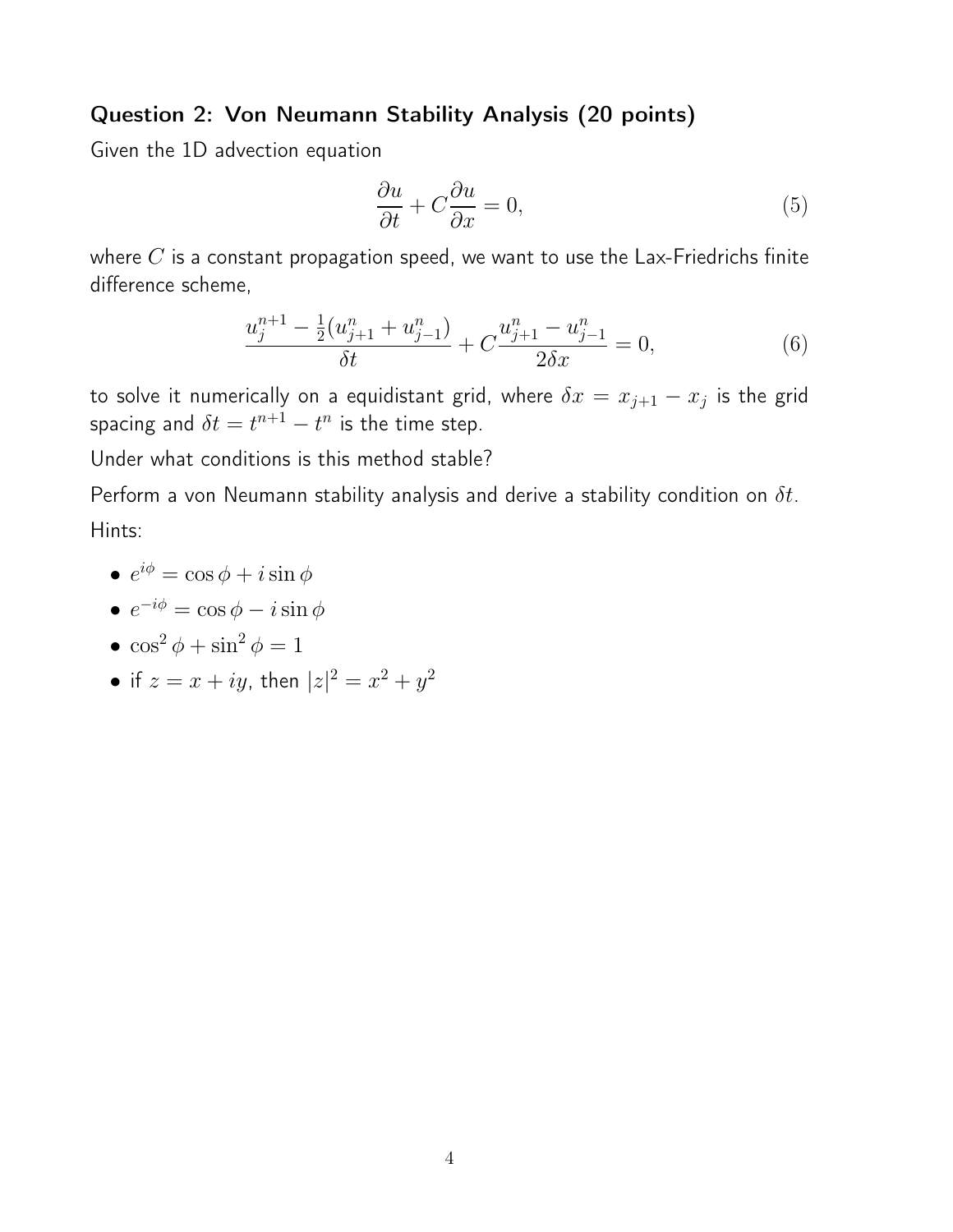### Question 3: Parallel Scaling (25 points)

a) Assume we implemented a simple  $N^2$  solver for the N-body problem. The following table reports timing results for the solver for various number of particles  $N$  on  $P$  processor cores with a fixed number of time steps:

|                | runtime [s] |                       |       |            |  |  |
|----------------|-------------|-----------------------|-------|------------|--|--|
| $\overline{P}$ | $N = 500$   | $N = 1000$ $N = 1500$ |       | $N = 2000$ |  |  |
|                | 6.00        | 30.00                 | 72.00 | 120.00     |  |  |
| 4              | 1.50        | 7.50                  | 18.00 | 30.00      |  |  |
| $\mathsf{Q}$   | 0.75        | 3.50                  | 9.00  | 20.00      |  |  |
| 16             | 0.50        | 2.15                  | 6.00  | 12.00      |  |  |
| 24             | 0.40        | 1.50                  | 4.50  | 10.00      |  |  |

i) Draw in the figure below at least four points of the strong scaling plot for this program. On the solution sheet show all steps of your calculations. Do not forget to label the axes!

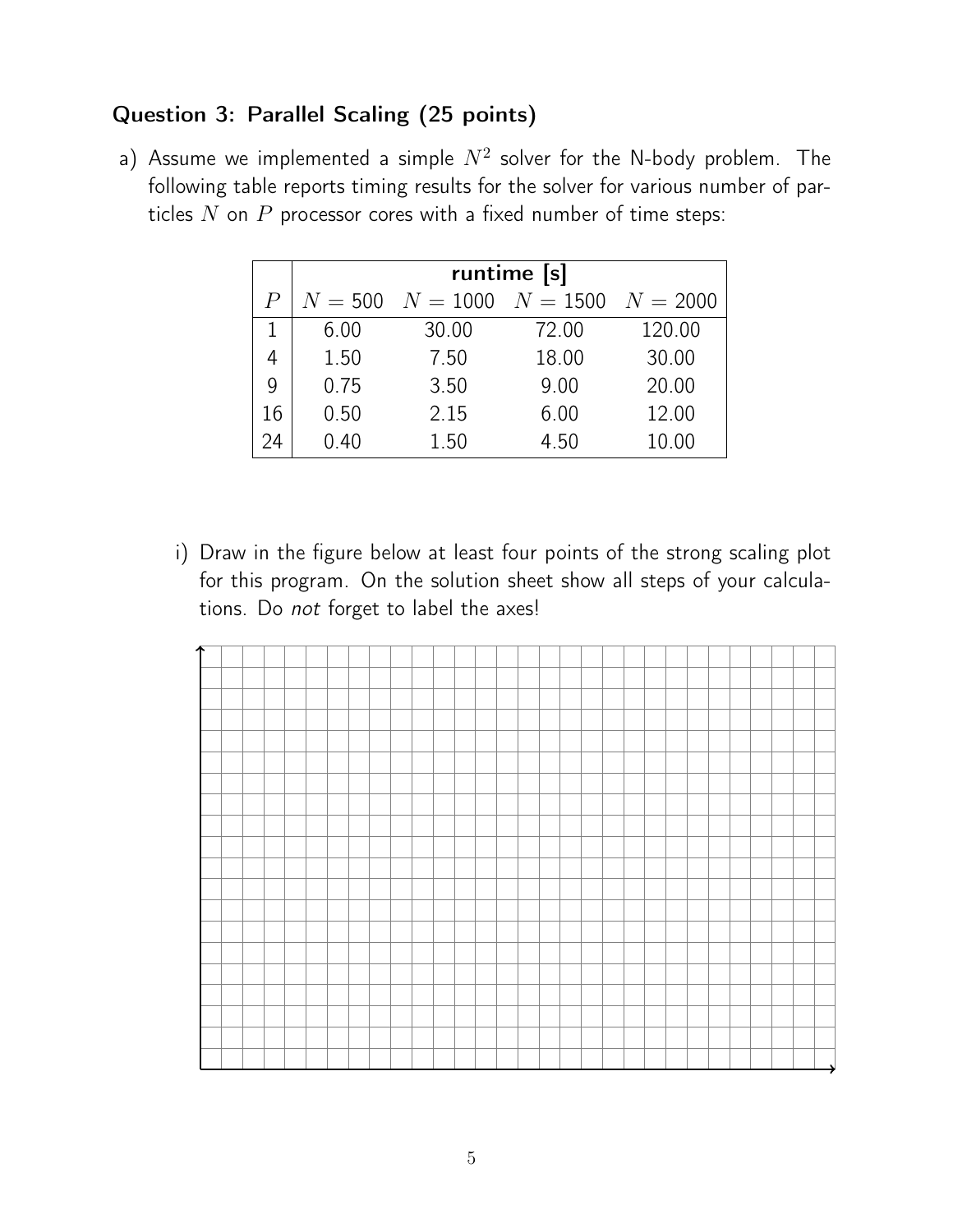ii) Draw in the figure below at least four points of the weak scaling plot for this program, using the value for  $N = 500$  at  $P = 1$  as reference to estimate the parallelization overhead. On the solution sheet show all steps of your calculations. Do not forget to label the axes!



- b) i) Assume you work on Euler and you have one node with 24 cores that you can use to solve a problem in parallel for which 91% of your code is parallelizable. Can you get a speedup of 8? If so, how many cores are needed at least?
	- ii) Profiling a serial code for Molecular Dynamics you find that 90% of the time is spent in a large loop with independent iterations (perfectly parallelizable with N threads), another 5% is spent in a region that can be parallelized with at most 2 threads and the remaining part is purely serial.

Given Amdahl's law, what is the strong scaling for  $N \to \infty$ ? For what value of N is the speedup equivalent to  $90\%$  of the asymptotic maximum?

c) Suppose we have the following functional units with the given latencies in a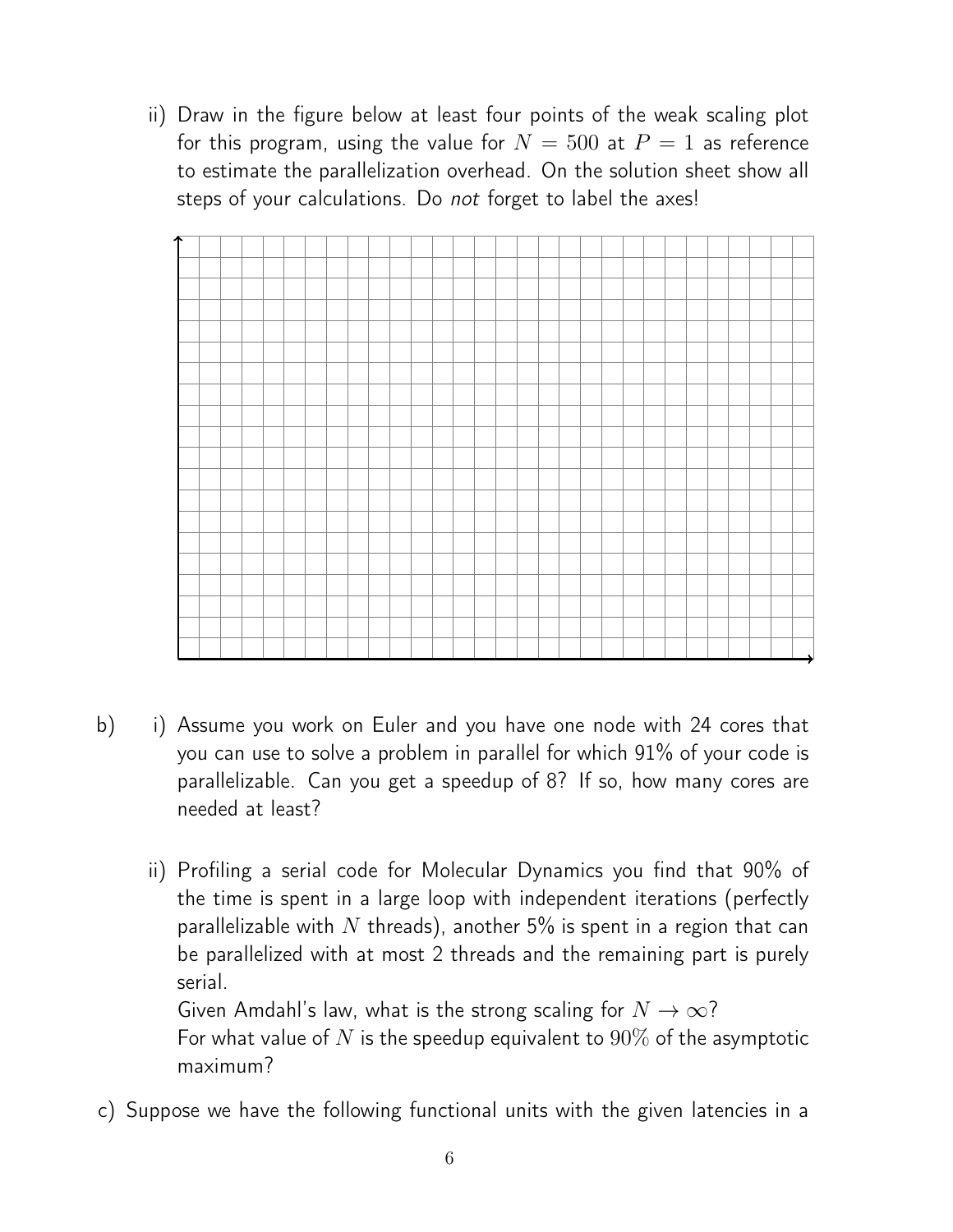#### processor:

| IF.        | (Instruction Fetch)      | 2 <sub>ns</sub> |
|------------|--------------------------|-----------------|
| ID         | (Instruction Decode)     | $2$ ns          |
| EX         | (Execute Instruction)    | 3 <sub>ns</sub> |
| <b>MEM</b> | (Physical Memory Access) | $ 6$ ns         |
| WB.        | (Write Back)             | 2 <sub>ns</sub> |

- i) If we use these units to build a single-cycle non-pipelined processor, how long does it take to execute a single instruction?
- ii) If we use these units to build our usual 5-stage pipeline processor, what is the shortest possible cycle time, i.e. the time for executing a single stage?
- iii) How long does it take to execute N instructions using this pipeline, where N is some arbitrary large number?
- iv) What is the speedup of this pipelined processor over the single-cycle implementation? Assume a large number of instructions that do not cause pipeline stalls.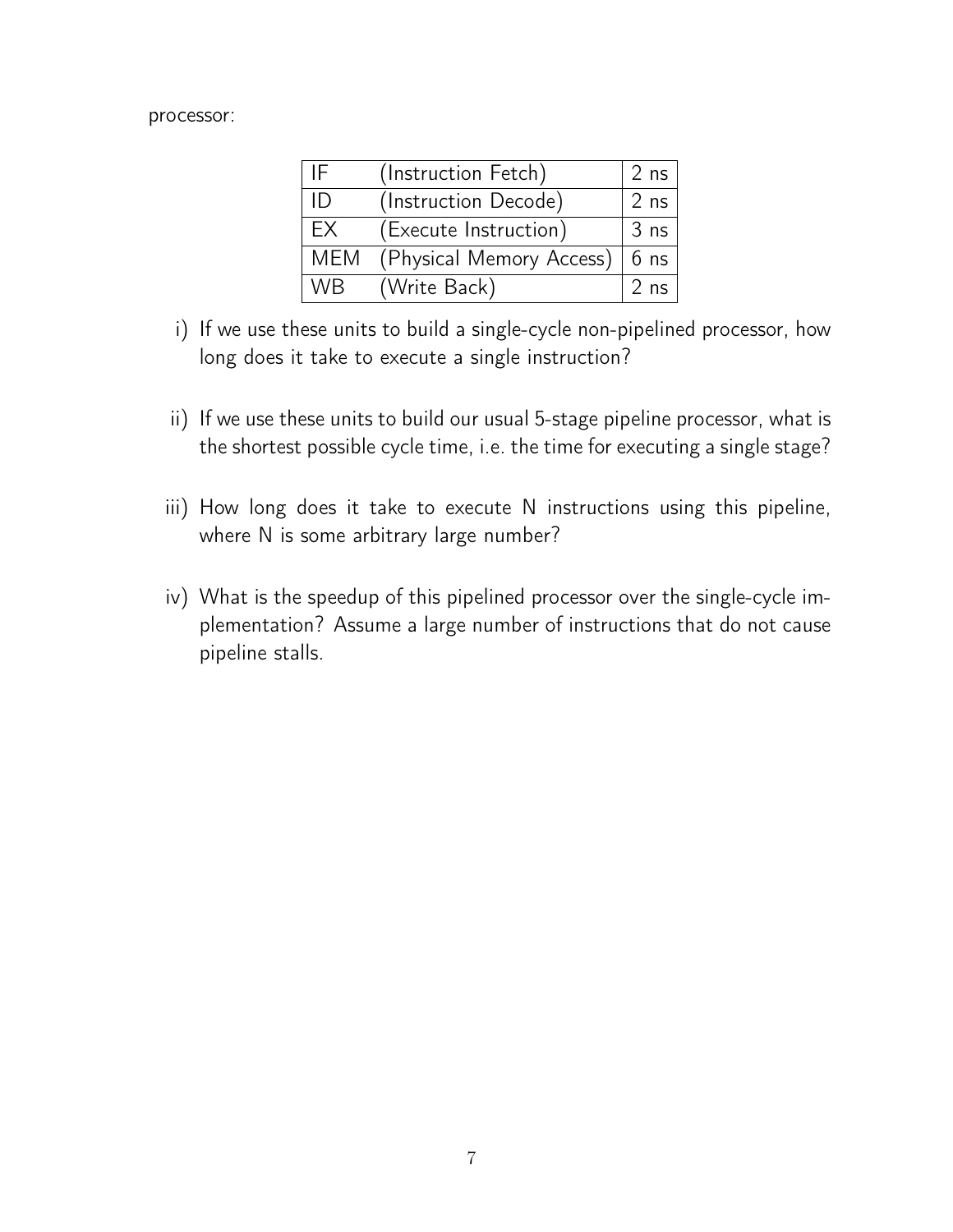#### Question 4: Roofline Model (20 points)

Given the following serial code snippet:

```
1 float A[N∗N], B[N∗N], S[N∗N];
2 ...
3 const int T = 1;
4 for (int i=0; i<N; i++)
5 for (int j=0; j<N; j++) {
6 float C = A[i*N+j]*B[i*N+j];7 for (int k=0; k<T; k++)
8 S[i∗N+j] = 0.99∗S[i∗N+j]∗S[i∗N+j] + C;
9 }
```
- a) What is the operational intensity of the code? State any assumptions you made. Show your calculations.
- b) For Piz Daint, the theoretical peak floating-point performance per node is 332.8 Gigaflops (in single precision, excluding the GPU) while the corresponding memory bandwidth is 51.2 GB/s.

For which values of the integer variable T is the code of subquestion (a) compute bound? State any assumptions you made. Show your calculations.

c) Consider the performance numbers reported for Piz Daint in the previous subquestion.

i) Draw the roofline of Piz Daint in Figure [1](#page-8-0) (next page), label the axes and put in the theoretical maximum performance of the code for  $T=1$  and  $T=21$ . ii) The Intel Xeon processor of Piz Daint compute nodes is equipped with 20MB L3 cache. How would the roofline plot change if the L3 cache size was 2 times larger (i.e. 40MB)?

iii) What is the theoretical peak performance in double precision?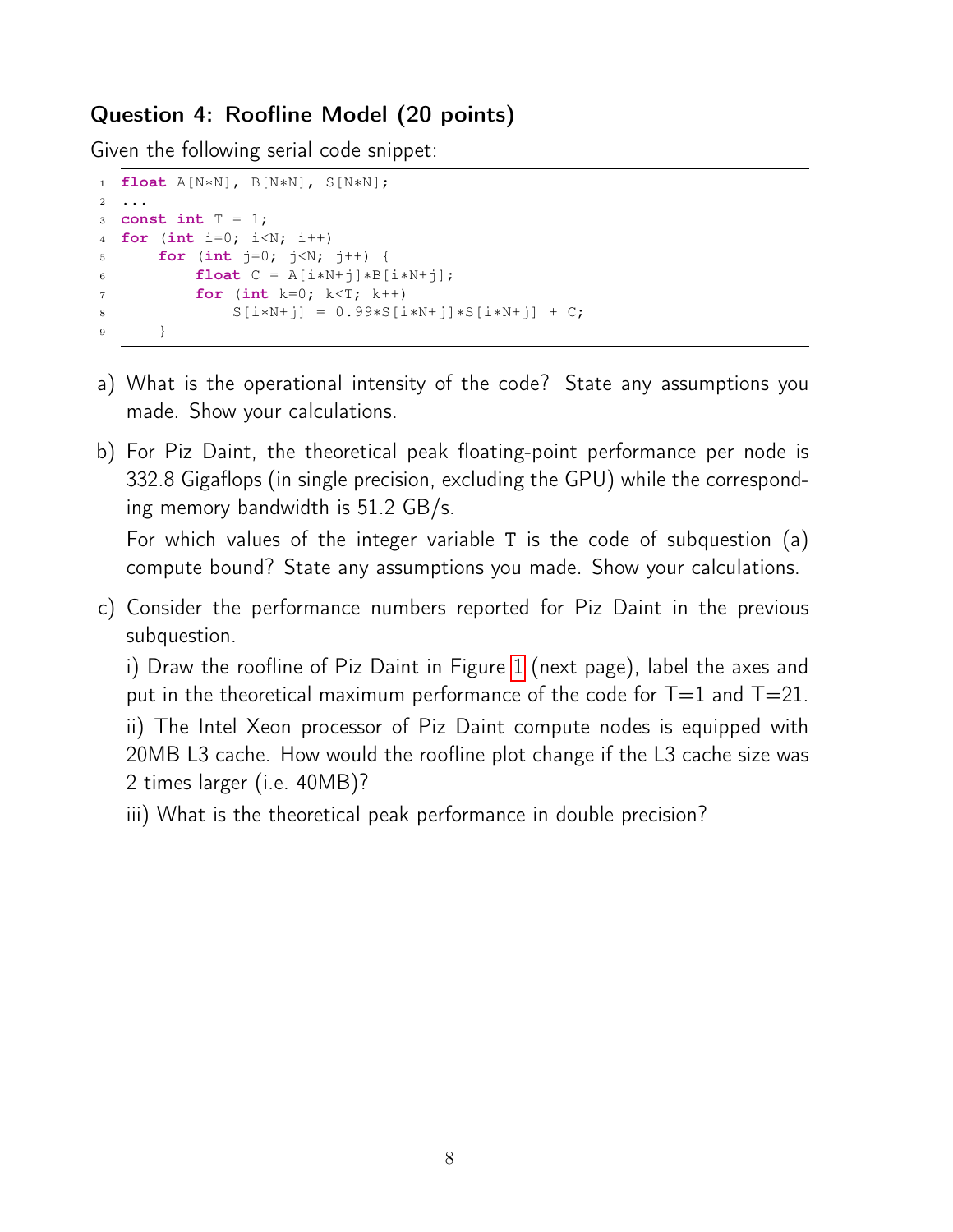

<span id="page-8-0"></span>Figure 1: Roofline for Piz Daint (CPU only).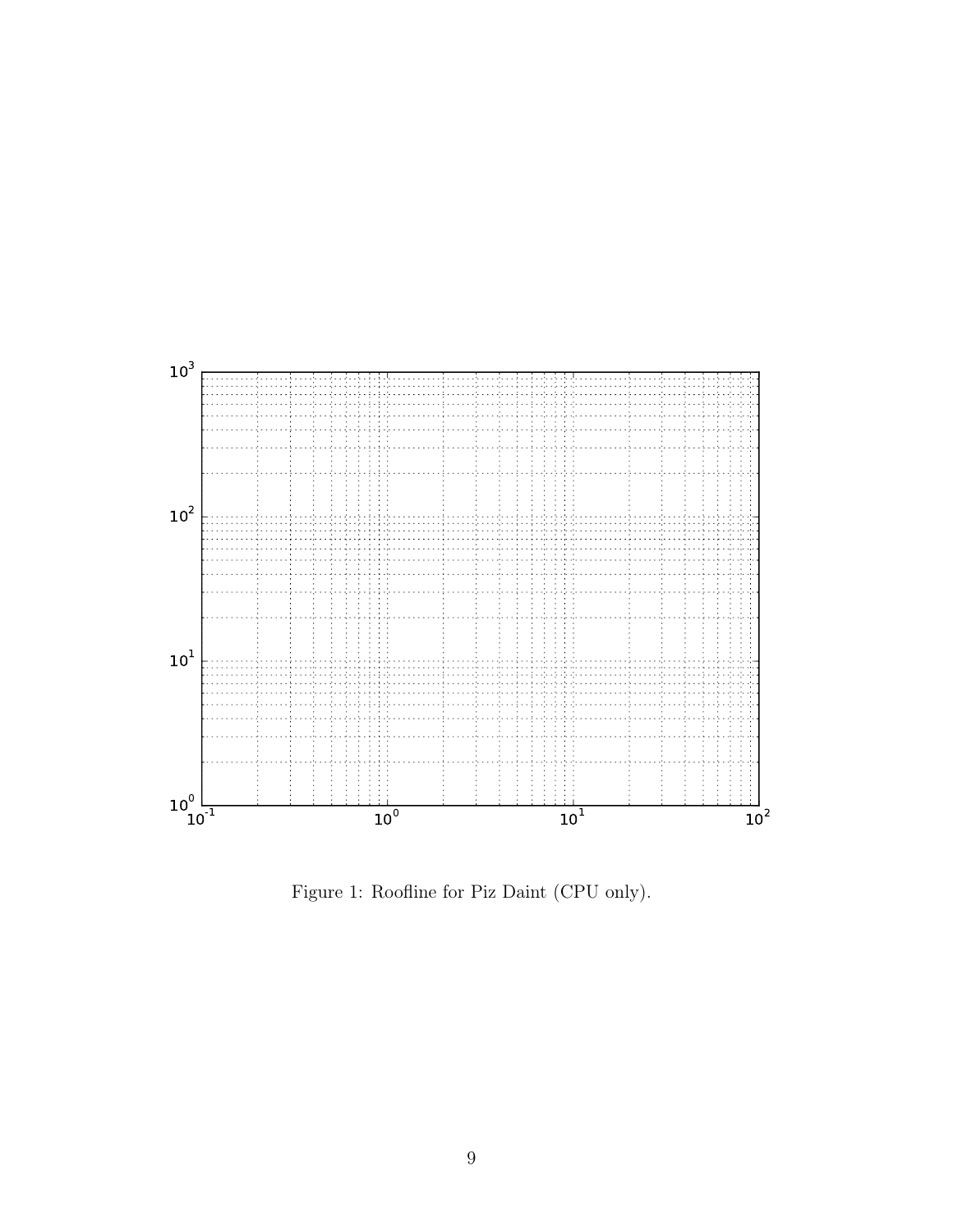#### Question 5: Diffusion and its Discretization (20 points)

- a) Describe at least two advantages and two drawbacks of using particle-based methods compared to grid-based methods for solving the diffusion equation.
- b) Consider the method of particle strength exchange in 1D, which is given as

$$
u_p^{n+1} = u_p^n + \frac{\nu \delta t}{\varepsilon^2} \sum_{q=0}^{N-1} \left( u_q^n - u_p^n \right) V_q \eta_{\varepsilon} (x_q - x_p), \tag{7}
$$

where  $u_p$  denotes the strength of particle p and  $V_p$  its volume. Moreover,  $N$  is the number of particles,  $\nu$  the diffusion coefficient,  $\delta t = t^{n+1} - t^n$  the time-step length and  $\varepsilon$  the mollification length. Furthermore, the following kernels  $\eta(x)$  are given:

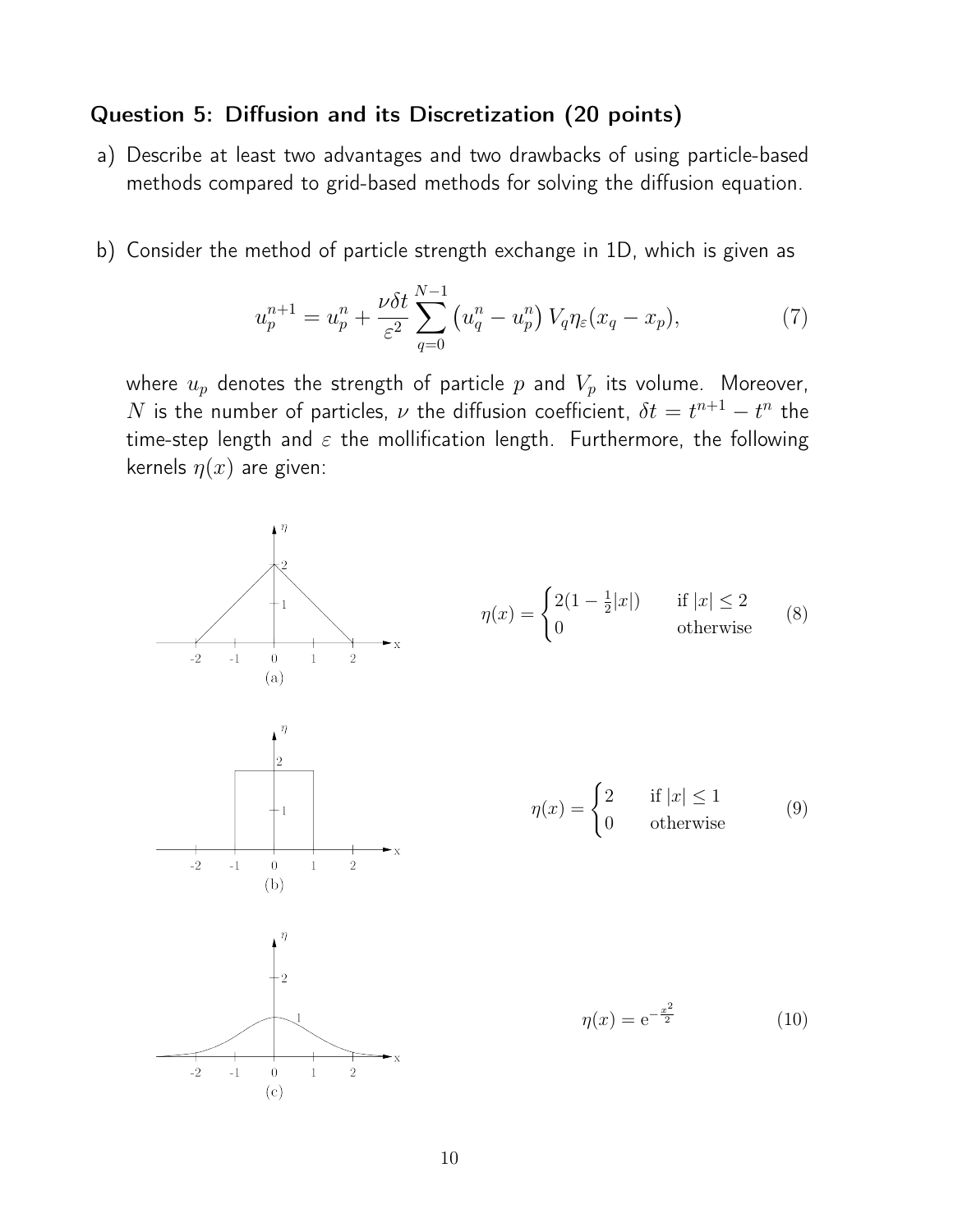- i) In terms of moments, is any of the given kernels better than the other ones? Briefly explain your answer.
- ii) Consider kernel (b) and N equidistantly positioned particles  $p$  at locations  $x_p = p\delta x$ , where  $p = 0, ..., N - 1$  and  $\delta x = \varepsilon$ . Derive the equivalent finitedifference scheme. Make sure that you normalize the kernel appropriately. Here, we need discrete normalization which reads as  $\sum$  $\eta(i)i^2=2.$

i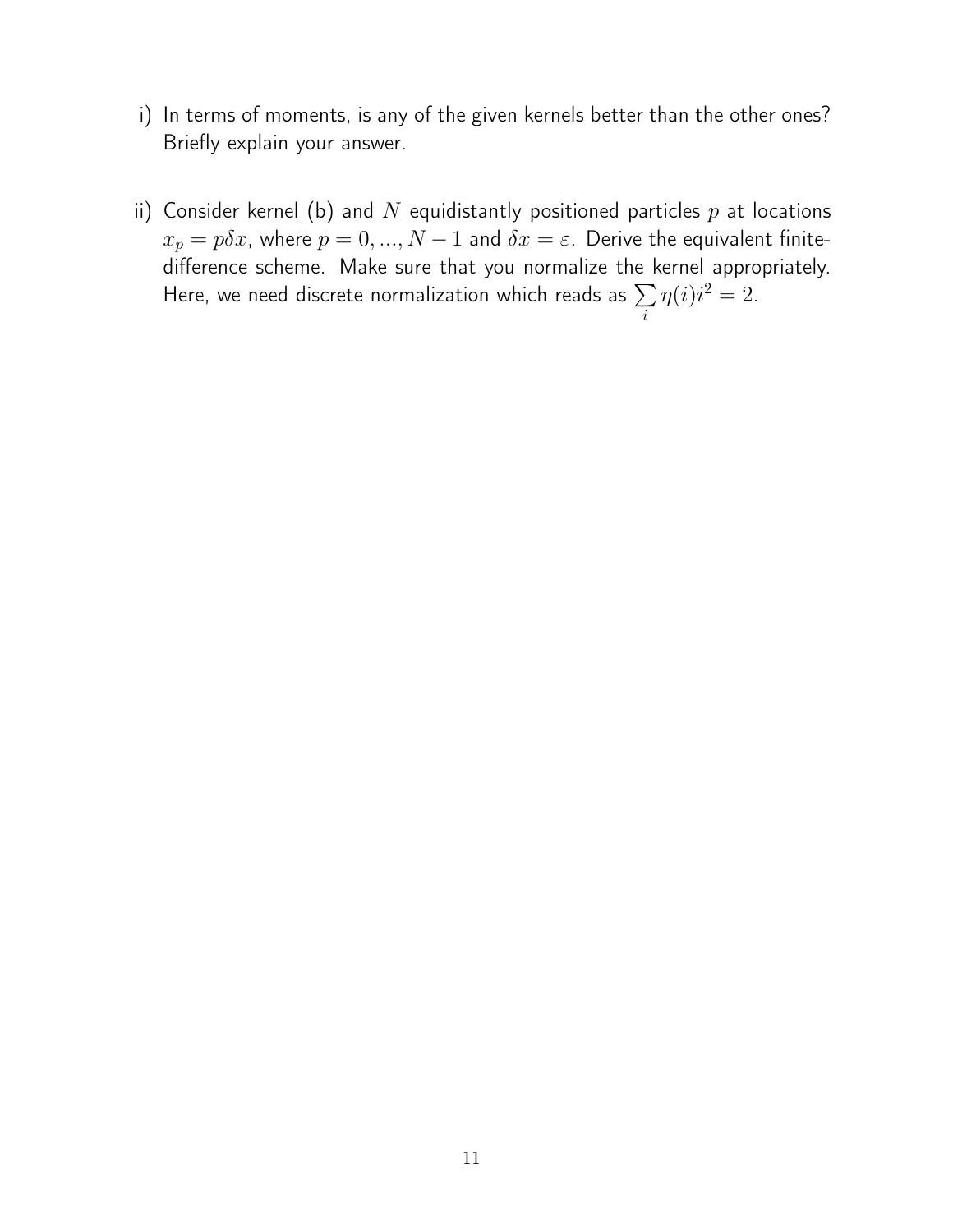#### Question 6: Parallel Bugs (25 points)

The following code snippets compile, but will show undesired runtime behavior (except for some garbled output). Assume all headers are included correctly.

a) Identify and explain any bugs in the following multithreading code using SSE intrinsics. Propose a solution.

```
1 constexpr size t nThreads = 16;
2 std::vector<std::thread> threads(nThreads);
3
4 float ∗ data;
5 // allocate 16−Byte aligned memory for 32 float values
6 posix_memalign(reinterpret_cast<void∗∗>(&data), 16, 32∗sizeof(float));
7
8 for (size_t i=0; i<32; ++i)
9 data[i] = dram48();10
11 for (size_t t=0; t<nThreads; ++t)
12 threads[t] = std::thread(
13 [&]() {
14 float ∗ const myData = data + 2∗t;
15 ___ m128 c4 = _mm_set1_ps(M_PI);
16 __m128 r4 = _mm_load_ps(myData);
17   128 a4 = mm\_mul\_ps(c4, mm\_mul\_ps(r4, r4));18 mm_store_ps(myData, a4);
19 \{\}20 for (auto& t : threads)
21 t.join();
```
b) Identify and explain any bugs in the following OpenMP code. Propose a solution.

```
1 #define N 1000
\overline{2}3 struct data member[N];
4 int good_members[N];
5 int pos = 0;
6
7 void find_good_members() {
8 #pragma omp parallel for
9 for (i=0; i < N; i++) {
10 if (is_good(member[i])) {
11 \qquad \qquad \text{qood members}[\text{pos}] = i;12
13 #pragma omp atomic
14 pos ++;
15 }
16 }
17 }
```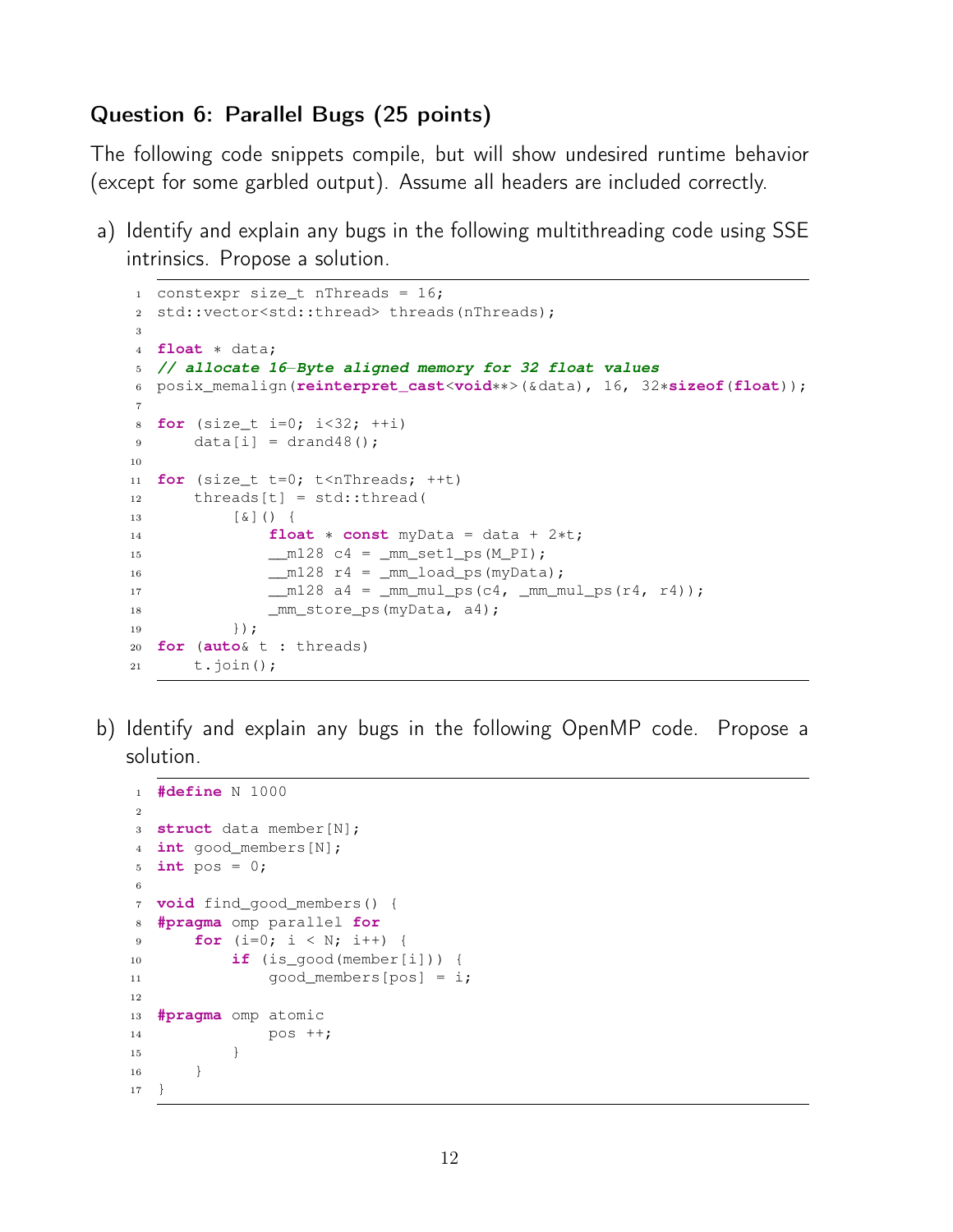c) Identify, explain and solve the bug in the following OpenMP code. You are allowed only to modify and add OpenMP pragmas.

```
1 #pragma omp parallel
2 {
3 if( omp_get_thread_num() % 2 ){
4 #pragma omp for schedule(dynamic)
5 for( int i=0; i < N; ++i ){
6 // ...
7 }
8 }
9 }
```
d) In the following MPI code, the process with rank 0 sends the value of the index  $i$  to the MPI process with rank  $i$ . Identify and explain the race condition in the code. Write in one or two sentences a possible solution to fix the problem, without modifying the asynchronous communication pattern.

```
1 int myid, numprocs;
2
3 MPI_Init(&argc,&argv);
4 MPI_Comm_size(MPI_COMM_WORLD, &numprocs);
5 MPI_Comm_rank(MPI_COMM_WORLD, &myid);
6
7 \text{ if } (myid == 0)8 MPI_Request request[numprocs−1];
9 MPI_Status status[numprocs-1];
10
11 for (int i = 1; i < numprocs; i++) {
12 MPI_Isend(&i, 1, MPI_INT, i, 123, MPI_COMM_WORLD, &request[i
              −1]);
13 }
14 MPI_Waitall(numprocs-1, request, status);
15
16 }
17 else {
18 MPI_Status status;
19 int received;
20 MPI_Recv(&received, 1, MPI_INT, 0, 123, MPI_COMM_WORLD, &status);
21 std::cout << "Process " << myid << " received " << received <<
          std::endl;
22 }
2324 MPI_Finalize();
```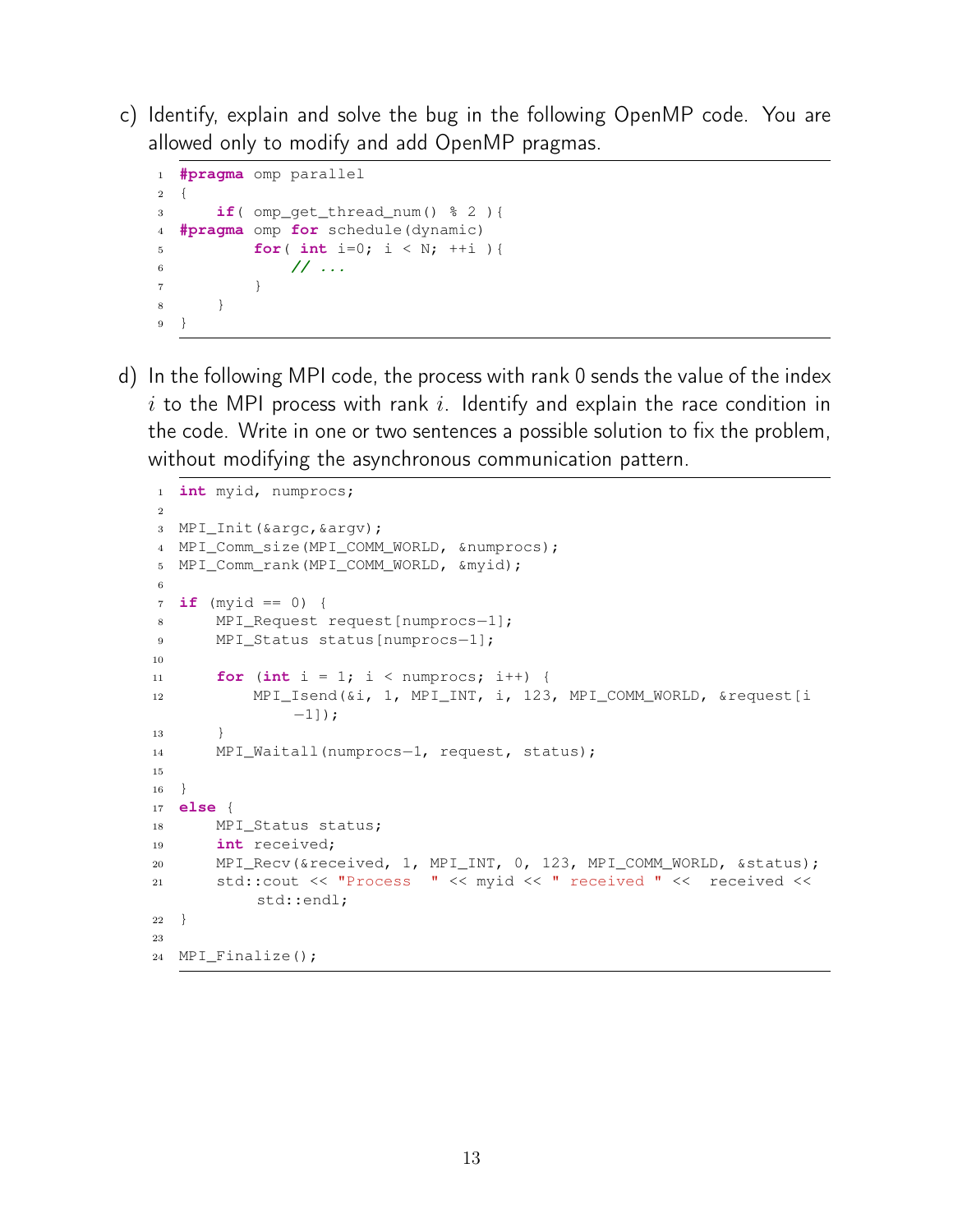## Coding 1: MPI Datatypes (35 points)

A distributed N-Body solver employs particles with positions  $\left(x_i, y_i, z_i\right)$  and masses  $m_i = m$  for  $i = 0, 1, ..., N - 1$ . Since the masses stay constant during the simulation, the MPI ranks need to exchange only the updated positions. Use the skeleton code coding\_1\_mpi\_datatypes/mpi\_datatypes.cpp to show how you can send only the positions of the particles in the given data structure using MPI Datatypes.

- a) Complete the Makefile and the first part of the skeleton: create an MPI Datatype containing only the positions of all particles. Use the Datatype to send all positions from rank 0 to rank 1 with a single Send/Recv pair.
- b) Complete the second part of the skeleton. This part uses a different data structure to represent the particle's positions. Create an MPI Datatype for the positions of all particles in this data structure. Receive the positions on rank 1 using the new data structure from rank 0 using the old data structure. Note: The Send command for rank 0 is the same as the previous task.

Write your solution in

~/results/coding\_1\_mpi\_datatypes/mpi\_datatypes.cpp and adapt the Makefile in the same folder to compile your program using make.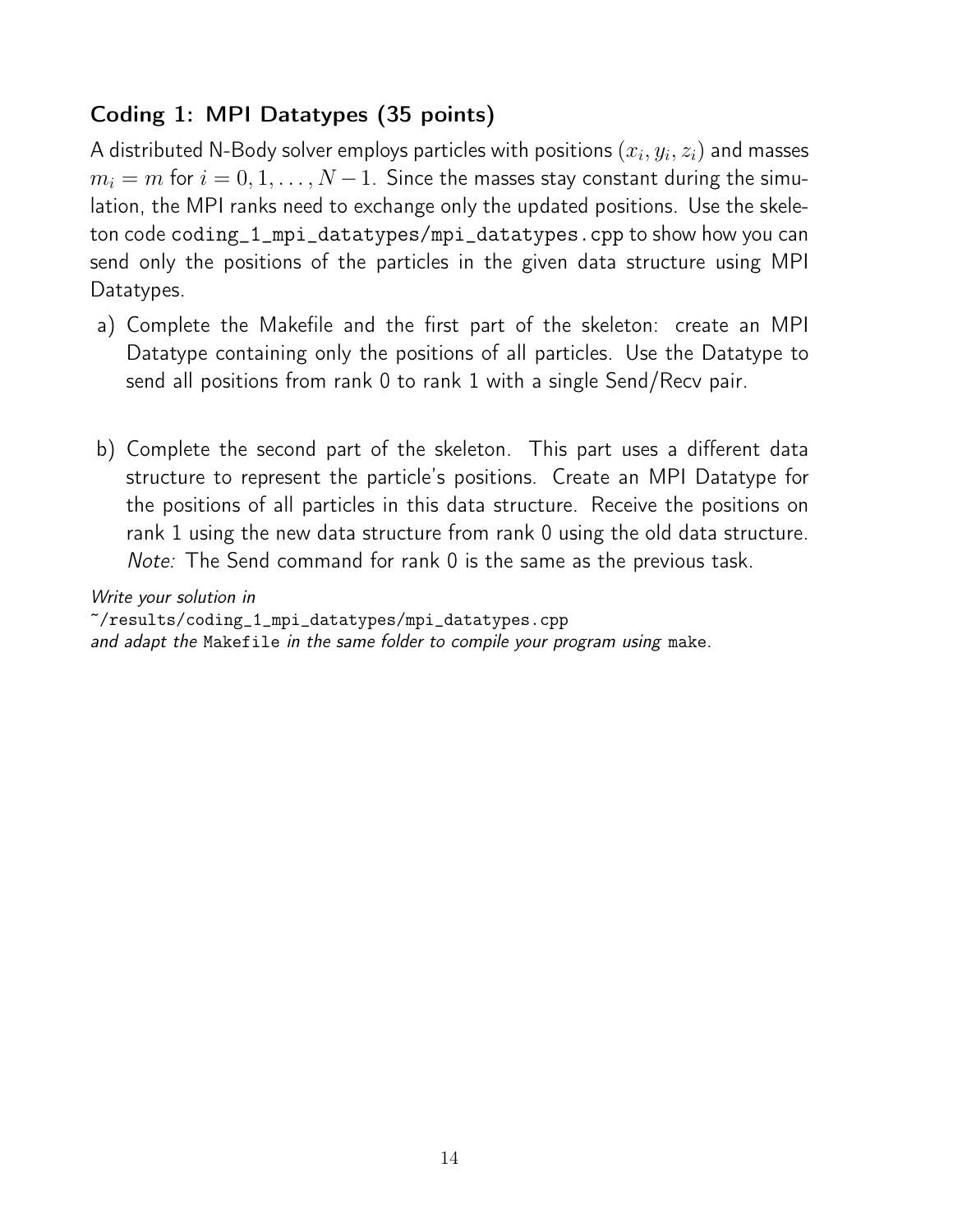#### Coding 2: Particle-To-Mesh Operations (25 points)

We study a continuous field of pollutants  $u(x)$  carried by N particles. Assume a  $1D$  domain  $[0,1]$ , that is discretized by an equispaced grid  $x_i^m = i \cdot \delta x$ , where  $\delta x = 1/M$  and  $i = 0, 1, ..., M - 1$ . The particles are randomly distributed in the domain  $[0, 1]$ . The pollution concentration carried by particle j, located at position  $x_i^p$  $\frac{p}{j}$ , is denoted by  $u_j^p$  $_{j}^{p}.$ 

We wish to interpolate the field carried by the particles onto the grid  $u_i^m=u(x_i^m)$  $\binom{m}{i}$ by using the scheme

$$
u_i^m = \sum_{j=0}^{N-1} u_j^p W(\lambda_j),
$$
\n(11)

where  $\lambda_j=\frac{x_j^p}{\delta x}-i$  and  $W(\lambda_j)$  is some interpolation kernel. For this problem we use the  $M_4^\prime$  kernel, which is given as

<span id="page-14-0"></span>
$$
W(\lambda) = \begin{cases} 1 - \frac{5}{2}\lambda^2 + \frac{3}{2}|\lambda|^3 & \text{if } 0 \le |\lambda| < 1, \\ \frac{1}{2}(2 - |\lambda|)^2 (1 - |\lambda|) & \text{if } 1 \le |\lambda| < 2, \\ 0 & \text{if } |\lambda| \ge 2. \end{cases}
$$
(12)

The skeleton code provided for this problem includes the following:

- structure Particle to store position and pollution concentration of a particle,
- $\bullet$  mesh defined as a vector of size  $M$  storing pollution concentrations  $u_i^m =$  $u(x_i^m)$  $_i^m$ ), which are initially set to zero,
- $\bullet\,$  vector of particles of size  $N$ , where particles are seed at random positions  $x_i^p$ j with concentration  $u_j^p = \sin\left(2\pi x_j^p\right)$  $\binom{p}{j}$  depending on their location,
- sequential algorithm implemented in main for particle to mesh interpolation.
- a) Implement the computation of the weights for the  $M_4^\prime$  kernel according to equation [\(12\)](#page-14-0).
- b) The sequential particle-to-mesh (P2M) algorithm interpolates pollution concentration values from the particles to the mesh via a scattering approach, using the  $M_4^\prime$  kernel and considering periodic boundaries.

Use manual  $C++11$  threads to parallelize the P2M algorithm.

Write your solution in

```
~/results/coding_2_particle_to_mesh_operations/p2m.cpp
and adapt the Makefile in the same folder to compile your program using make.
```